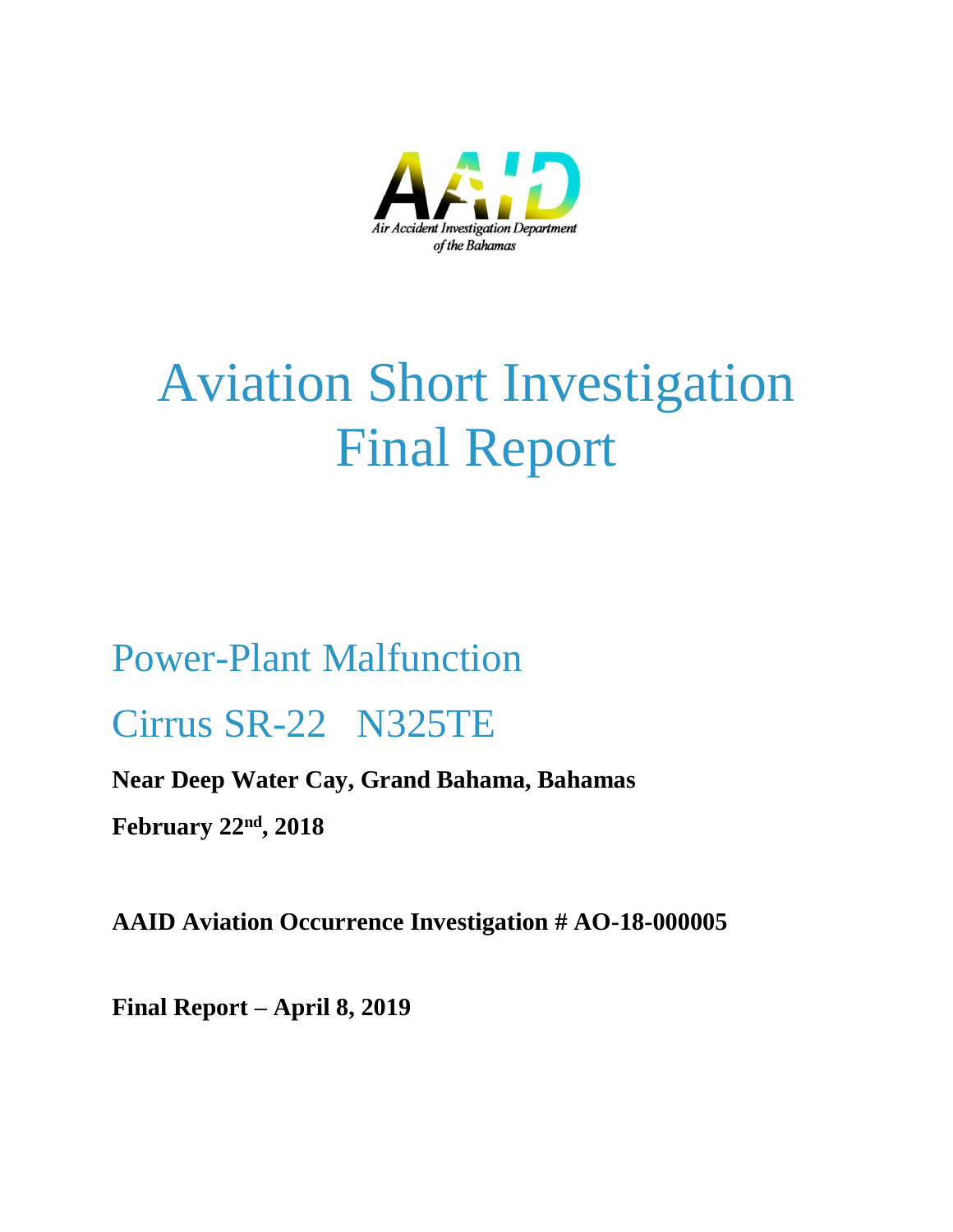

#### **The Air Accident Investigation Department (AAID)**

The Air Accident Investigation Department (AAID) is the independent accident investigation department under the Bahamas Ministry of Tourism and Aviation (MOTA) charged with the responsibility of investigating all aviation accidents and incidents in the Bahamas.

The AAID's function is to promote and improve safety and public confidence in the aviation industry through excellence in:

- Independent investigation of aviation accidents and other safety occurrences
- Safety data recording, analysis and research
- Fostering safety awareness, knowledge and action.

**The AAID does not investigate for the purpose of apportioning blame or to provide a means for determining liability.** At the same time, an investigation report must include factual material of sufficient weight to support the analysis and findings. At all times the AAID endeavors to balance the use of material that could imply adverse comment with the need to properly explain what happened, and why, in a fair and unbiased manner.

The AAID performs its functions in accordance with the provisions of the Bahamas Civil Aviation Act 2016, Civil Aviation (Investigations of Air Accidents and Incidents) Regulations and Amendment Regulations 2017, International Civil Aviation Organization (ICAO) Annex 13 (Eleventh edition, July 2016 – latest revision) and, where applicable, relevant international agreements.

The Air Accident Investigation Department is mandated by the Ministry of Tourism and Aviation to investigate air transportation accidents and incidents, determine probable causes of accidents and incidents, issue safety recommendations, study transportation safety issues and evaluate the safety effectiveness of agencies and stakeholders involved in air transportation. The objective of a safety investigation is to identify and reduce safety-related risk. AAID investigations determine and communicate the safety factors related to the transport safety matter being investigated.

The AAID makes public its findings and recommendations through accident reports, safety studies, special investigation reports, safety recommendations and safety alerts. Unless otherwise indicated, recommendations in this report are addressed to the regulatory authorities of the State having responsibility for the matters with which the recommendation is concerned. It is for those authorities to decide what action is taken. When the AAID issues a safety recommendation, the person, organization or agency is required to provide a written response without delay. The response shall indicate whether the person, organization or agency accepts the recommendation, any reasons for not accepting part or all of the recommendation(s), and details of any proposed safety action(s) resulting from the recommendation(s) issued.

Official Copies of accident reports can be obtained by contacting: Air Accident Investigation Department 2nd Floor, Manx Corporate Center #45 West Bay Street P. O. Box CB-11702 Nassau N. P., Bahamas Tel: 1 (242) 397-5513 /5514/ 5509 / 5520 / 5525 Fax: (242) 327-2192

Additional copies of the reports can be viewed on the **AAID**'s website at: [http://www.baaid.org](http://www.baaid.org/) or requested by email: **[baaid@bahamas.gov.bs.](mailto:baaid@bahamas.gov.bs)**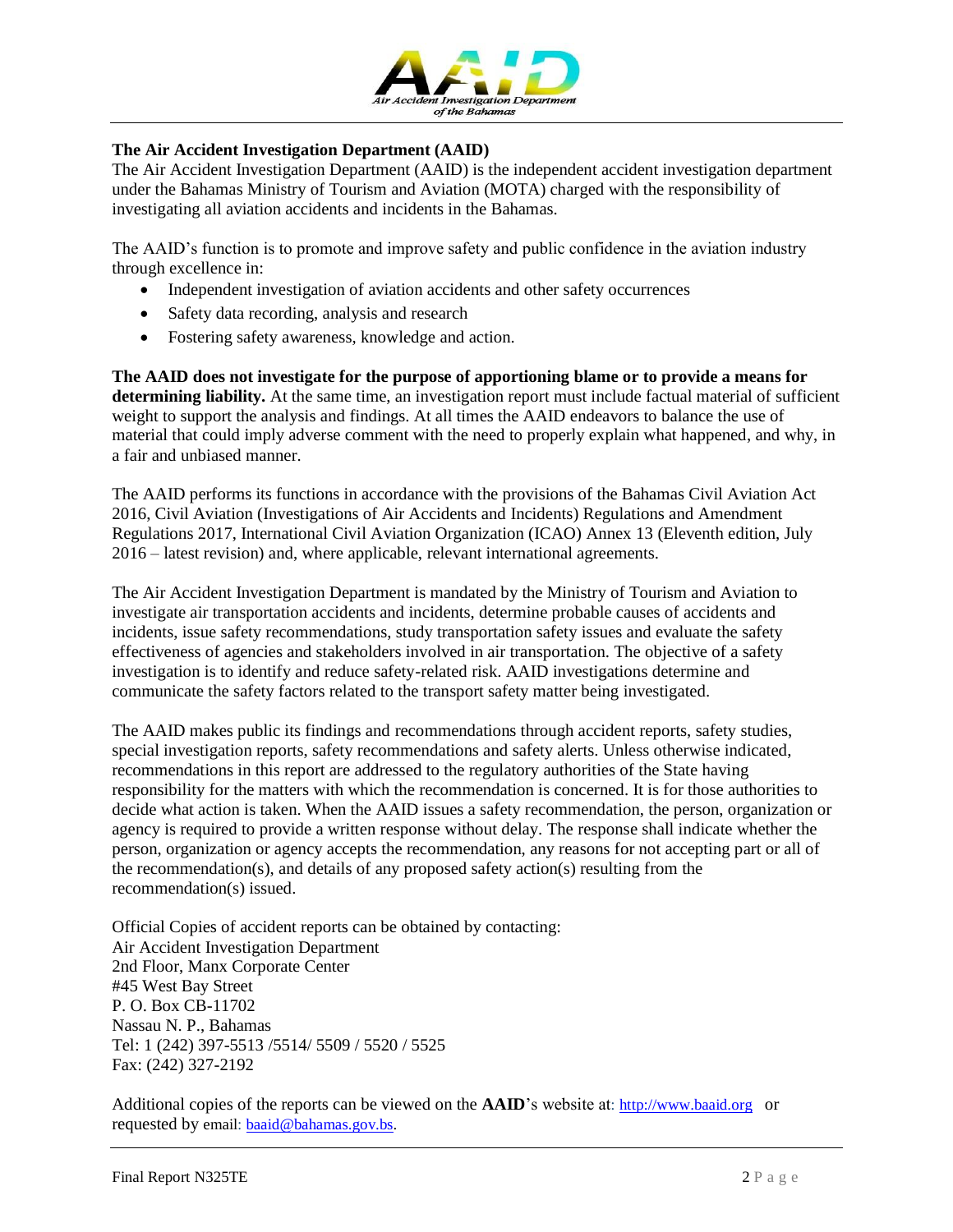

## AIR ACCIDENT INVESTIGATION DEPARTMENT

| <b>Registered Owner:</b>                    | SR20 Holdings LTD.                                                         |
|---------------------------------------------|----------------------------------------------------------------------------|
| <b>Manufacturer:</b>                        | Cirrus Aircraft                                                            |
| <b>Aircraft Type:</b>                       | SR22                                                                       |
| <b>Nationality:</b>                         | United States of America                                                   |
| <b>Registration:</b>                        | <b>N325TE</b>                                                              |
| <b>Place of Accident:</b>                   | Near Deep Water Cay Airport, Grand Bahama                                  |
| <b>Date and Time:</b>                       | $22nd$ February 2018; 1:00 pm                                              |
| <b>Notification:</b>                        | BCAA, NTSB, FAA                                                            |
| <b>Investigating Authority:</b>             | Air Accident Investigation Department,<br>Ministry of Tourism and Aviation |
| <b>Investigator in Charge:</b>              | Kendall Dorsett Jr.                                                        |
| <b>Accredited Representatives:</b>          |                                                                            |
| <b>Technical Advisors:</b>                  | Kurt Gibson (Continental Motors)<br>Brannon Mayer (Cirrus Aircraft)        |
| <b>Releasing Authority:</b>                 | Air Accident Investigation Department                                      |
| Date of Final<br><b>Report Publication:</b> | $8th$ April, 2019                                                          |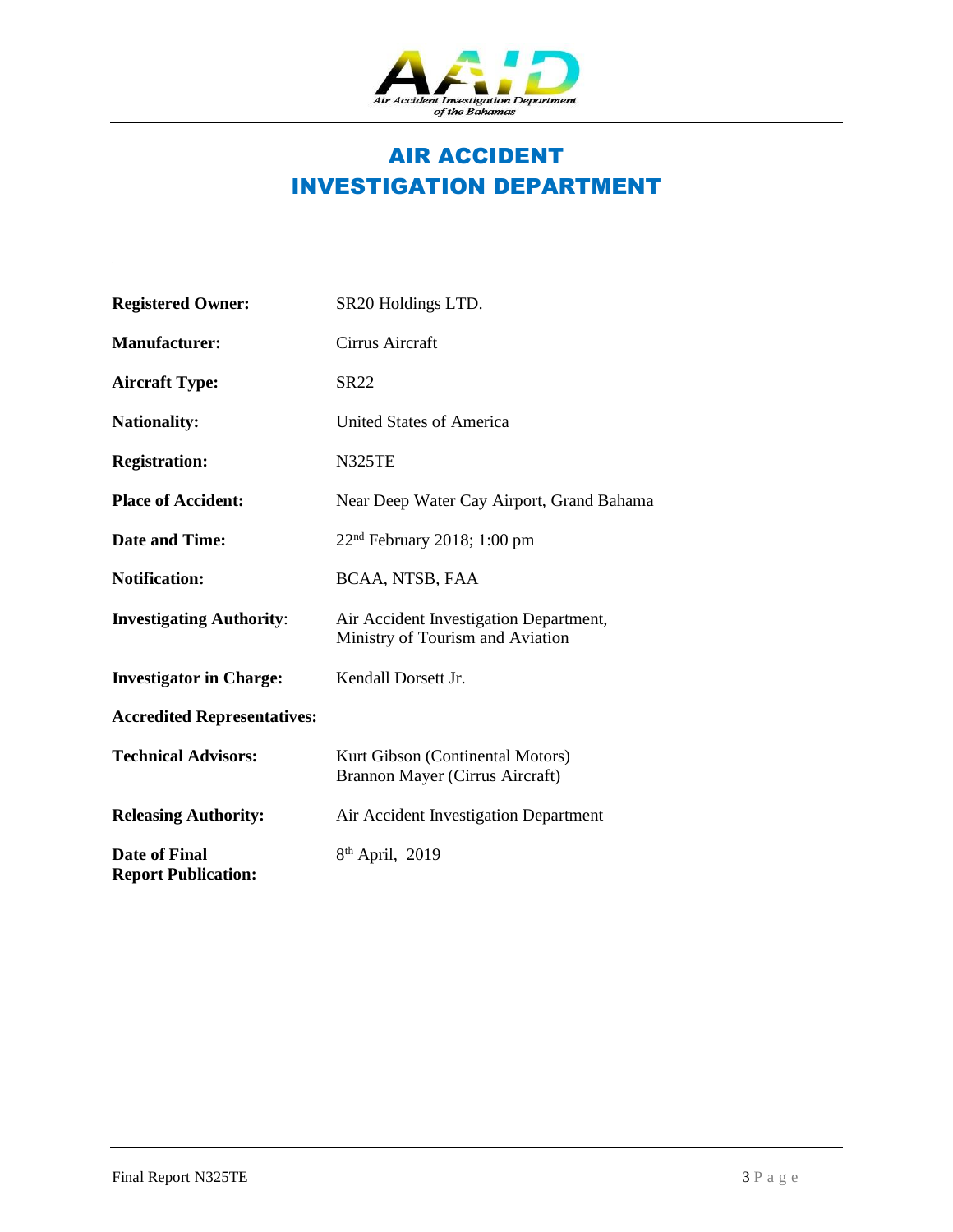

## **Power-plant Malfunction – Cirrus SR-22 N325TE**

## **What Happened?**

On 22nd February, 2018 at approximately 5:53 pm (LCL), the Air Accident Investigation Department was notified by Bahamas Air Navigation Services Division (Nassau Air Traffic Control), that Cirrus N325TE was involved in an occurrence that lead to the pilot in command having to execute an emergency landing on a dirt road near Deep Water Cay Airport, Grand Bahama.



 **Photo 1: Cirrus SR22 N325TE**

The aircraft departed from Pompano Beach, Florida (KPMP) at 12:30 pm and was enroute to Marsh Harbour, (Leonard Thompson International Airport) Abaco (MYAM). While enroute, the pilot-in-command observed an oil sensor indication and noticed that the engine appeared to be malfunctioning. Subsequently he diverted to Deep Water Cay, Airport, East Grand Bahama and landed.

After consulting with his mechanic via telephone and trouble-shooting, the pilot opted to depart Deep Water Cay and continue his flight, taking off from Deep Water Cay at 1:45 pm. However, only minutes into the flight, the oil sensor indication returned and the engine failed. A decision was then made to perform an emergency landing on a dirt road nearby after realizing he would be unable to return to the field.

He executed the landing and the aircraft received damages as a result. There were no injuries reported related to this occurrence. **Photo 2: N325TE Deep Water Cay**



#### **Crew Experience**

#### **Pilot**

The pilot of the aircraft was a 53-year-old male at the time of the accident. He had been issued a United States Airline Transport Pilot License August 22<sup>nd</sup>, 2006 with airplane multi-engine land privileges. Also, airplane single-engine land, sea and glider ratings were attached to his Commercial pilot certificate. He possessed a First-Class Medical Certificate issued in April 2013 with the restriction 'Must wear corrective lenses.'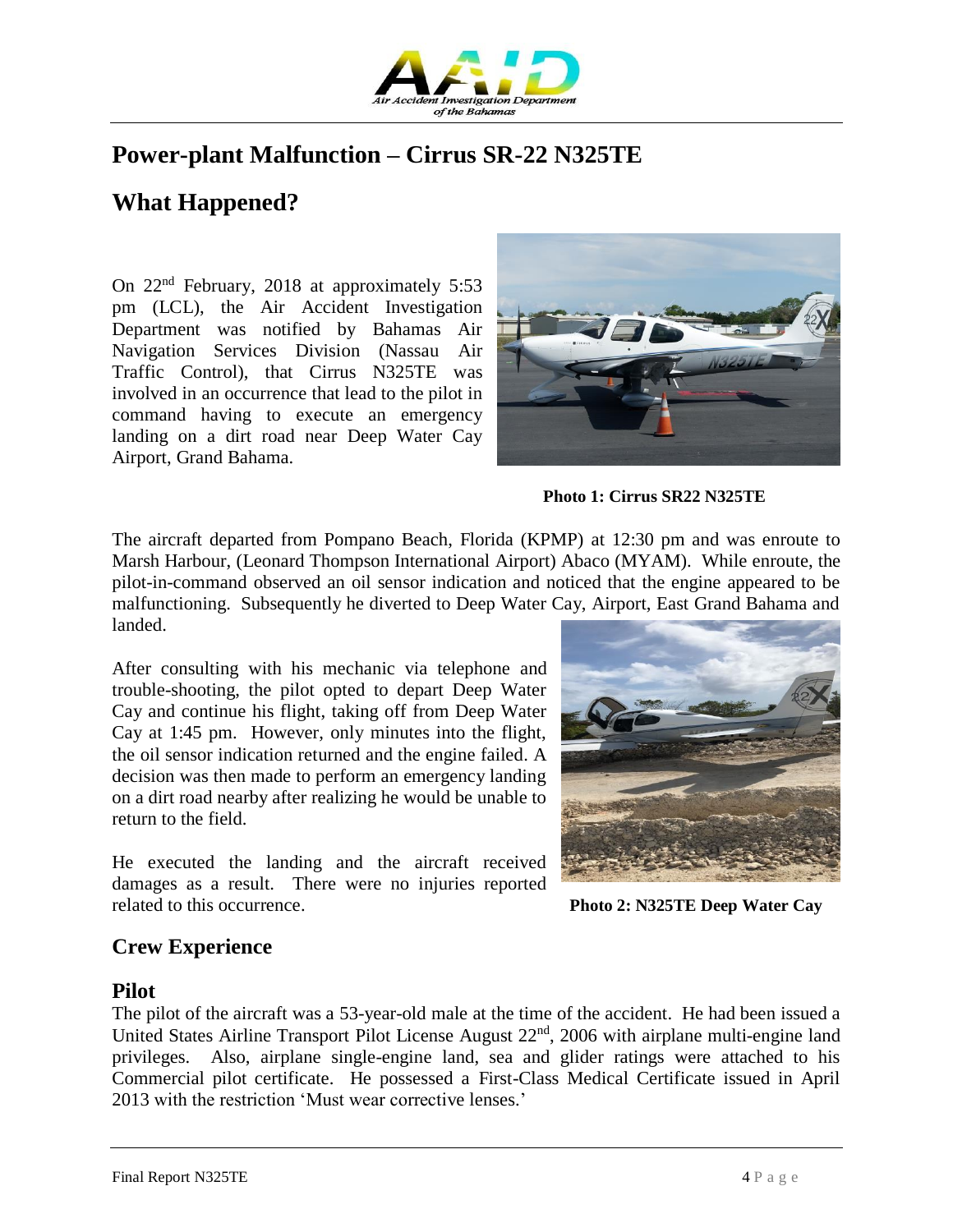

#### **The Aircraft**

The Cirrus SR22 is a four-place, low wing, single-engine monoplane with fixed landing gear. The aircraft is constructed of primarily composite materials.

This airplane is certificated in the normal category. In the normal category all aerobatic maneuvers are prohibited. The aircraft is approved for day and night VFR/IFR when equipped in accordance with US Code of Federal Aviation Regulations (F.A.R) Part 91 or F.A.R. Part 135.

The engine is a Continental Model IO-550-N and is rated at 310 hp at 2700 RPM. It is a six cylinder direct drive, normally aspirated, air-cooled, horizontally opposed, fuel injected engine.

A 92-gallon usable wet-wing fuel storage system provides fuel for engine operation. The system consists of vented integral fuel tanks and a fuel collector/sump in each wing, a three-position selector valve, an electric boost pump, and an engine-driven fuel pump. Fuel is gravity fed from each tank to the associated collector sumps where the engine-driven fuel pump draws fuel through a filter and selector valve to pressure feed the engine fuel injection system. The electric boost pump is provided for engine priming and vapor suppression.

The airplane is equipped with a two-alternator, two-battery, 28-volt direct current electrical system designed to reduce the risk of electrical system faults. Alternator 1 is a gear-driven, internally rectified, 60-amp alternator mounted on the right front of the engine and is regulated to 28 volts. Alternator 2 is a gear-driven, internally rectified, 20-amp alternator mounted on the accessory drive at the rear of the engine and is regulated to 28.75 volts. The output from Alternator 1 is connected to the Main Distribution Bus. The output from Alternator 2 is connected to the Essential Distribution Bus. Both alternators are self-exciting (not self-starting), and require battery voltage for field excitation in order to start up.

#### **Weather**

Weather was not deemed to be a factor in this accident.

#### **Investigation Findings**

- There were no signs of impact damage to the aircraft's engine.
- The #3, #4, #5, and #6 connecting rods, bearings and journals displayed lubrication distress and damage.
- The #5 connecting rod had released from the crankshaft and the #5 piston was destroyed.

## **Engine Analysis**

The aircraft engine was removed and sent for tear down and engine analysis under the supervision of the AAID with representatives of the airframe (Cirrus Aircraft) and engine manufacturers (Continental Motors), between 29<sup>th</sup> - 30<sup>th</sup> May 2018.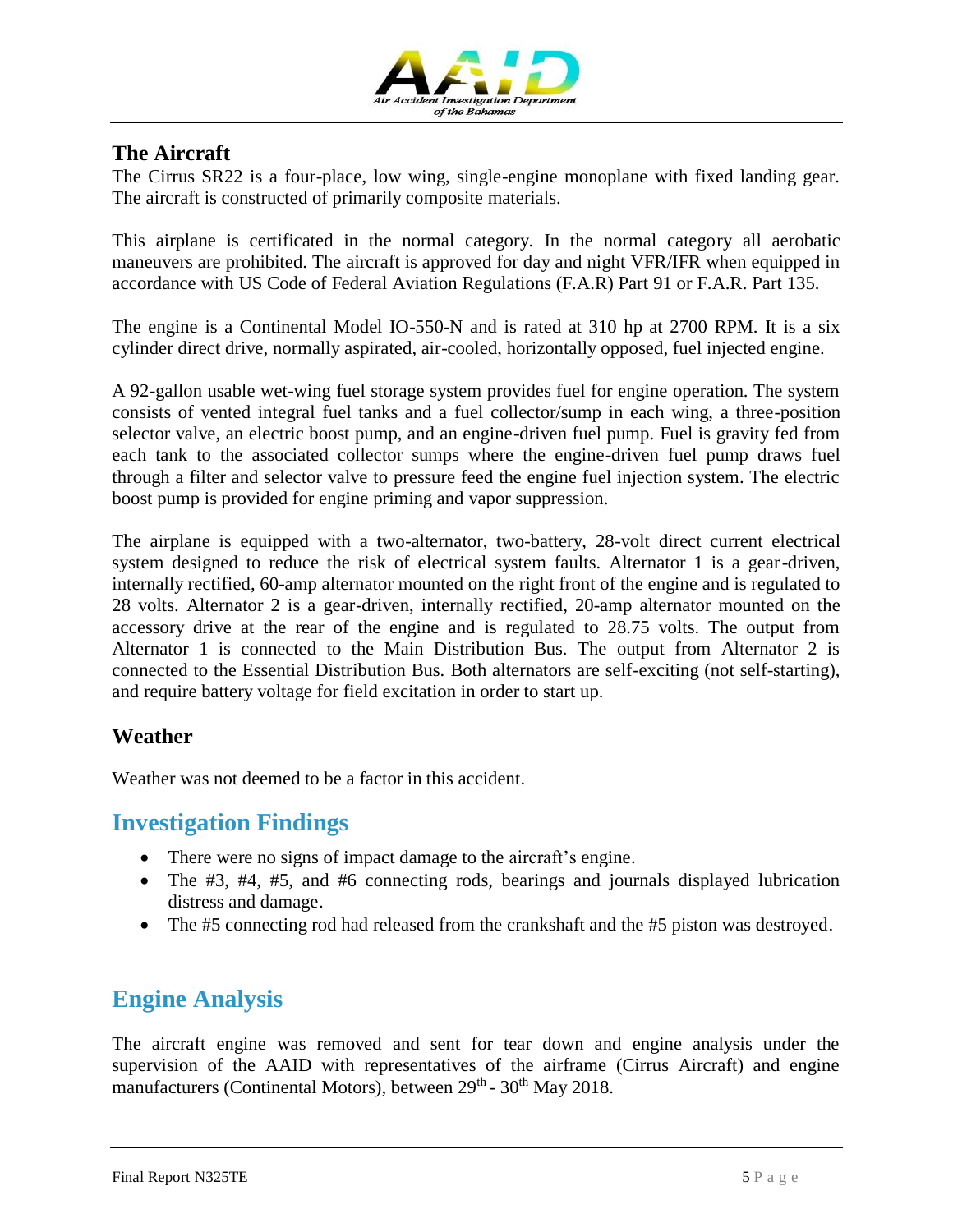

All engine accessory components were intact and not related to probable cause. The report summary revealed, after examination of the recorded data from the last flight, oil pressure went from its minimum of 1 psi to a max pressure of 22 psi during full power. The oil pressure then returned to less than 5 psi in 27 seconds after reaching its max. Approximately 2 minutes and 6 seconds after full power, #5 EGT (Exhaust Gas Temperature) dropped off significantly and the engine RPM dropped as well. Approximately 12 secs after that, the #1 EGT followed. It was also noted that the oil temperature continued to rise after the application of full power to a max temperature of approximately 198.5 degrees. The oil temperature did not begin to fall until 33 seconds before the end of the recording.

The #3, #4, #5 and #6 connecting rods, bearings, and journals displayed lubrication distress and damage; the #3 main journal displayed lubrication distress signatures, and the #2, #3, and the #4 main bearings displayed varying amounts of damage consistent with lubrication distress. The #5 connecting rod had release from the crankshaft and the #5 piston was destroyed.





 **Photo 3: #4 Connecting Rod & Bearings Photo 4: # 5 Connecting Rod & Bearings** 

## **Conclusion**

The Air Accident Investigation Department has determined the probable cause of this accident to be engine malfunction related to the lack of oil pressure to the bearings of the connecting rods and the crankshaft journals, thus increasing operating temperatures. The initial causal factor of the oil starvation was not determined.

## **Safety Action**

Whether or not the AAID identifies safety issues in the course of an investigation, relevant organizations may proactively initiate safety action in order to reduce their safety risk.

## **Safety Message**

Every investigation undertaken by the AAID is intended to have the effect of advancing the safety of aviation in some way, shape, or form. Usually, this would be accomplished via the issuance of safety recommendations that were developed in the aftermath or during the process of an accident/incident investigation. However, the dynamic nature of aviation makes each accident scenario unique, and as such, each occurrence must be evaluated on its own merit and a determination made as to the method by which safety can be promoted.